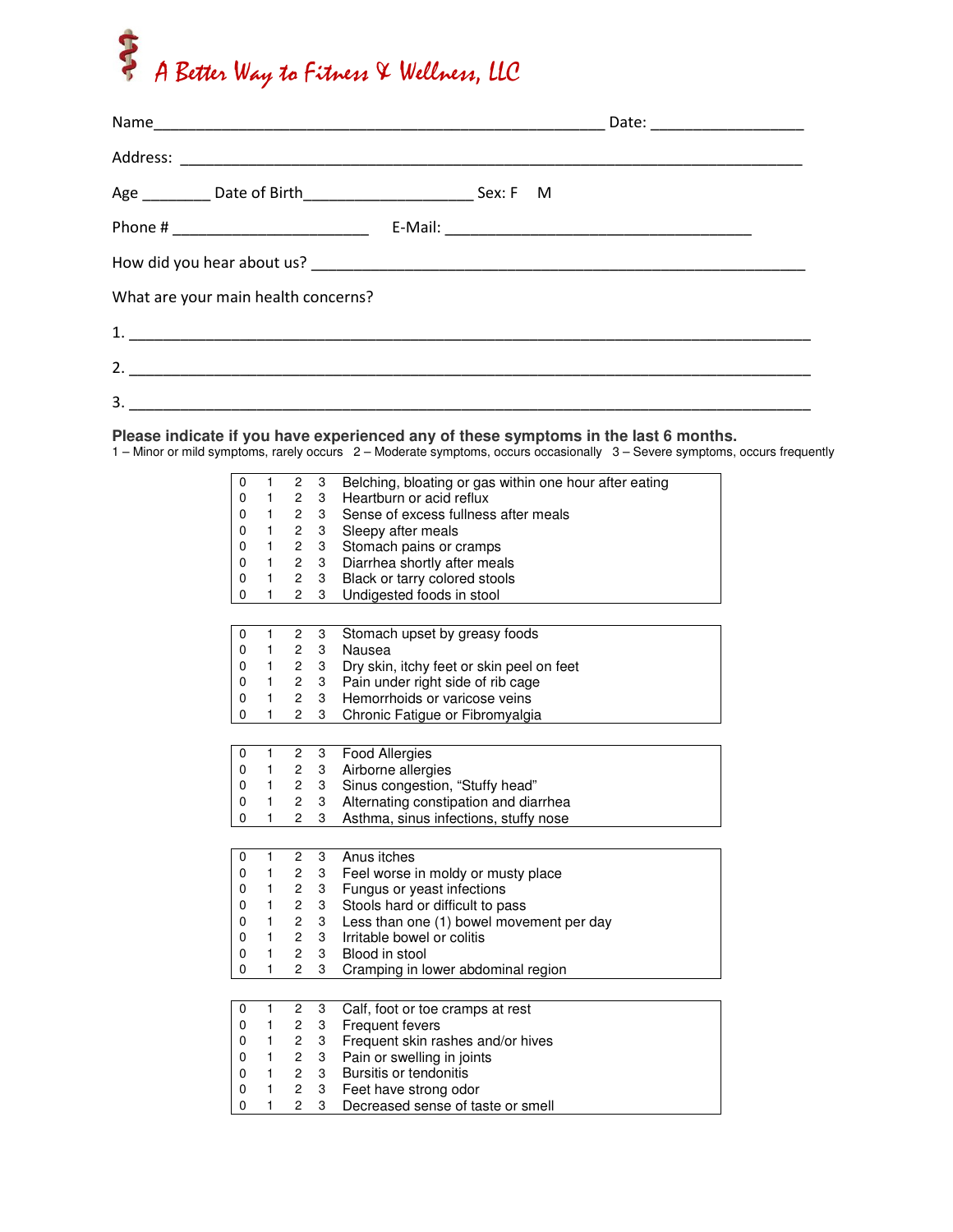## **Please indicate if you have experienced any of these symptoms in the last 6 months.**

1 – Minor or mild symptoms, rarely occurs 2 – Moderate symptoms, occurs occasionally 3 – Severe symptoms, occurs frequently

| 0           | 1            | 2                       | 3 | Tension headaches at base of skull                                                 |
|-------------|--------------|-------------------------|---|------------------------------------------------------------------------------------|
| 0           | 1            | 2                       | 3 | Headaches when out in the hot sun                                                  |
| 0           | 1            | 2                       | 3 | Sunburn easily or suffer sun poisoning                                             |
| 0           | 1            | 2                       | 3 | Muscles easily fatigued                                                            |
|             |              |                         |   |                                                                                    |
|             |              |                         |   |                                                                                    |
| 0           | 1            | $\overline{c}$          | 3 | Awaken a few hours after falling asleep, hard to get back to sleep                 |
| 0           | 1            | $\overline{c}$          | 3 | Excessive appetite                                                                 |
| 0           | 1            | $\mathbf{2}$            | 3 | Crave coffee or sugar in afternoon                                                 |
| 0           | 1            | 2                       | 3 | Sleepy in afternoon                                                                |
| 0           | 1            | 2                       | 3 | Headache if meals are skipped or delayed                                           |
|             |              |                         |   |                                                                                    |
| 0           | 1            | 2                       | 3 | Muscles become easily fatigued                                                     |
| 0           | 1            | $\overline{c}$          | 3 | Depressed                                                                          |
| 0           | 1            | $\mathbf{2}$            | 3 | Nervous or agitated                                                                |
| 0           | 1            | $\mathbf{2}$            | 3 | Can hear heart on pillow at night                                                  |
| 0           | $\mathbf{1}$ | $\mathbf{2}$            | 3 | Night sweats                                                                       |
| 0           | 1            | $\mathbf{2}^{\prime}$   | 3 | Restless leg syndrome                                                              |
| 0           | 1            | $\mathbf{2}$            | 3 | Small bumps on back of arms                                                        |
| 0           | 1            | 2                       | 3 | Bleeding gums when brushing teeth                                                  |
|             |              |                         |   |                                                                                    |
|             | 1            | $\overline{c}$          |   |                                                                                    |
| 0           |              |                         | 3 | Splitting type headache                                                            |
| 0           | 1            | $\overline{c}$          | 3 | Memory failing                                                                     |
| 0           | 1            | 2                       | 3 | Tolerate sugar, feel fine when eating sugar ( $0 = \text{no}$ , $1 = \text{yes}$ ) |
| 0           | 1            | $\overline{2}$          | 3 | <b>Excessive Thirst</b>                                                            |
| 0           | 1            | 2                       | 3 | Tendency to ulcers or colitis                                                      |
|             |              |                         |   |                                                                                    |
| 0           | 1            | 2                       | 3 | Difficulty falling asleep                                                          |
| 0           | 1            | 2                       | 3 | Slow starter in the morning                                                        |
| 0           | 1            | 2                       | 3 | Headache when exercising                                                           |
| 0           | 1            | 2                       | 3 | Clench or grind teeth                                                              |
| 0           | 1            | 2                       | 3 | Calm on the outside, troubled on the inside                                        |
| 0           | 1            | $\mathbf{2}$            | 3 | Become dizzy when standing up suddenly                                             |
| 0           | 1            | $\overline{c}$          | 3 | Arthritic tendencies                                                               |
|             |              |                         |   |                                                                                    |
| 0           | 1            | $\overline{c}$          | 3 |                                                                                    |
| 0           | 1            | 2                       | 3 | Intolerable to high temperature<br>Difficult losing weight                         |
|             | 1            | $\overline{c}$          | 3 |                                                                                    |
| 0           | 1            | 2                       |   | Mentally sluggish, reduced initiative                                              |
| 0           | 1            |                         | 3 | Easily fatigued sleeping during the day                                            |
| 0           | 1            | 2<br>$\mathbf{2}$       | 3 | Sensitive to cold, poor circulation (cold hands and feet)                          |
| 0           |              |                         | 3 | Constipation, chronic                                                              |
| 0           | 1            | $\mathbf{2}$            | 3 | Excessive hair loss and/or coarse hair                                             |
| 0           | 1            | 2                       | 3 | Morning headaches, wear off during the day                                         |
|             |              |                         |   |                                                                                    |
| $\mathbf 0$ | 1            | 2                       | 3 | Urine has strong odor                                                              |
| 0           | 1            | $\overline{\mathbf{c}}$ | 3 | Cloudy, bloody or darkened urine                                                   |
| 0           | 1            | $\overline{c}$          | 3 | Runny or drippy nose                                                               |
| 0           | $\mathbf{1}$ | $\mathbf 2$             | 3 | Acne (adult)                                                                       |
| 0           | $\mathbf{1}$ | 2                       | 3 | Itchy skin (Dermatitis)                                                            |
|             |              |                         |   |                                                                                    |